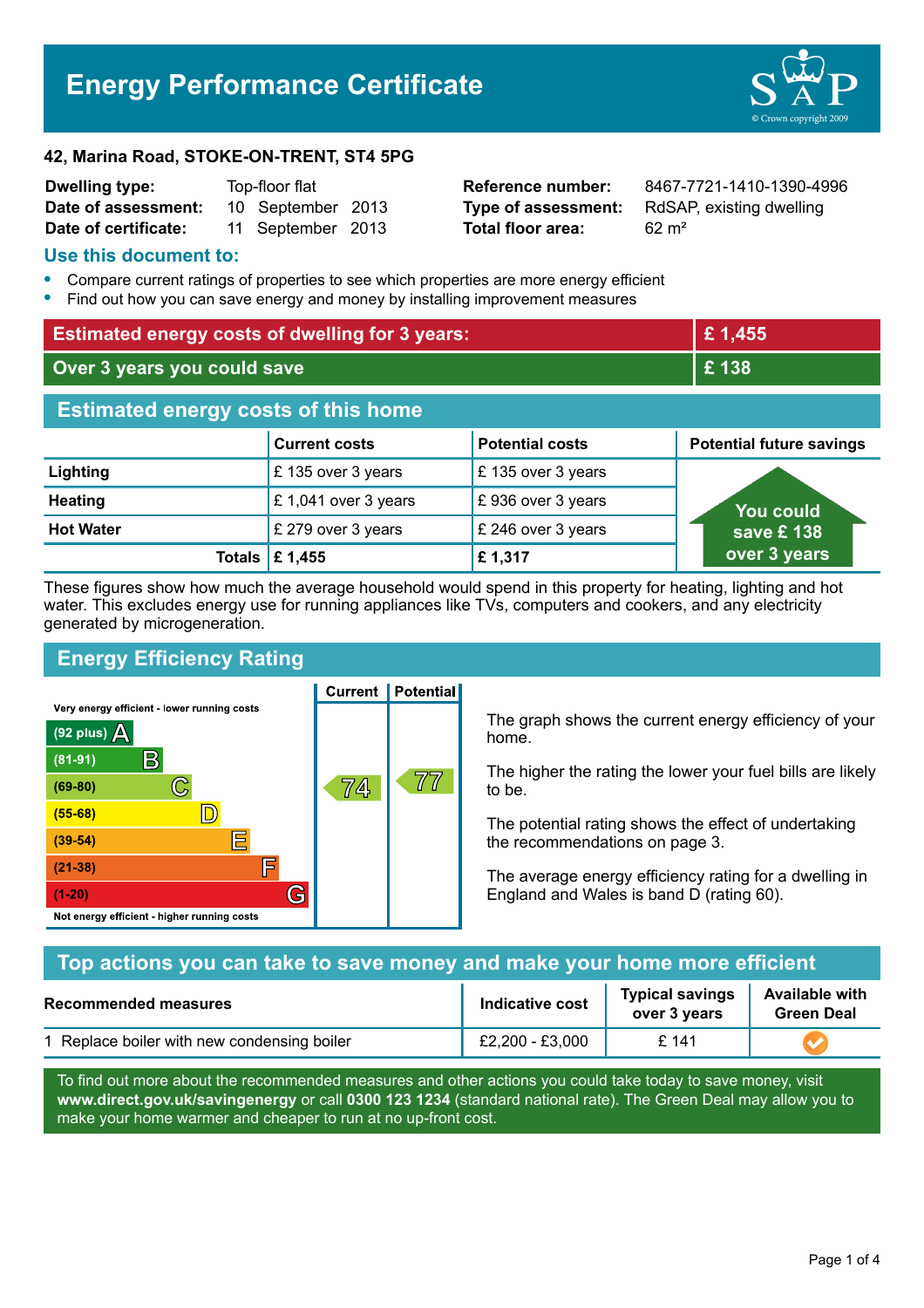#### 42, Marina Road, STOKE-ON-TRENT, ST4 5PG

#### 11 September 2013 RRN: 8467-7721-1410-1390-4996

**Energy Performance Certificate**

### **Summary of this home's energy performance related features**

| <b>Element</b>        | <b>Description</b>                          | <b>Energy Efficiency</b> |
|-----------------------|---------------------------------------------|--------------------------|
| Walls                 | Cavity wall, filled cavity                  | ★★★★☆                    |
| Roof                  | Pitched, 300+ mm loft insulation            | *****                    |
| Floor                 | (other premises below)                      |                          |
| Windows               | Fully double glazed                         | ★★★☆☆                    |
| Main heating          | Boiler and radiators, mains gas             | ★★★★☆                    |
| Main heating controls | Programmer, TRVs and bypass                 | ★★★☆☆                    |
| Secondary heating     | Room heaters, mains gas                     |                          |
| Hot water             | From main system                            | ★★★★☆                    |
| Lighting              | Low energy lighting in 86% of fixed outlets | ★★★★★                    |

Current primary energy use per square metre of floor area: 157 kWh/m² per year

The assessment does not take into consideration the physical condition of any element. 'Assumed' means that the insulation could not be inspected and an assumption has been made in the methodology based on age and type of construction.

### **Low and zero carbon energy sources**

Low and zero carbon energy sources are sources of energy that release either very little or no carbon dioxide into the atmosphere when they are used. Installing these sources may help reduce energy bills as well as cutting carbon. There are none provided for this home.

# **Opportunity to benefit from a Green Deal on this property**

The Green Deal may enable owners and occupiers to make improvements to their property to make it more energy efficient. Under a Green Deal, the cost of the improvements is repaid over time via a credit agreement. Repayments are made through a charge added to the electricity bill for the property. To see which improvements are recommended for this property, please turn to page 3. You can choose which improvements you want to install and ask for a quote from an authorised Green Deal provider. They will organise installation by an authorised Green Deal installer. If you move home, the responsibility for paying the Green Deal charge under the credit agreement passes to the new electricity bill payer.

For householders in receipt of income-related benefits, additional help may be available.

To find out more, visit **www.direct.gov.uk/savingenergy** or call **0300 123 1234**.

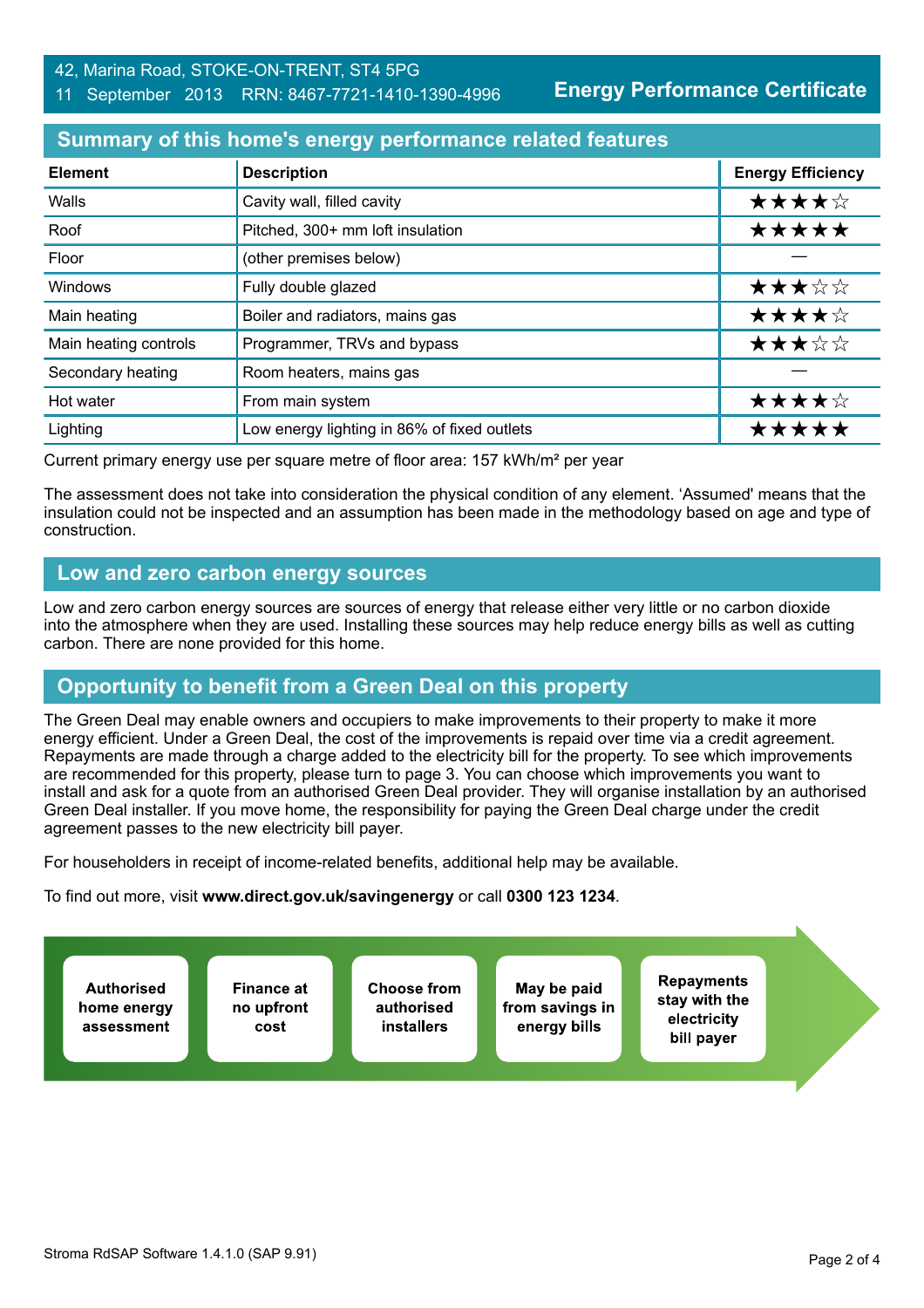### 42, Marina Road, STOKE-ON-TRENT, ST4 5PG

#### 11 September 2013 RRN: 8467-7721-1410-1390-4996

### **Recommendations**

The measures below will improve the energy performance of your dwelling. The performance ratings after improvements listed below are cumulative; that is, they assume the improvements have been installed in the order that they appear in the table. Further information about the recommended measures and other simple actions you could take today to save money is available at **www.direct.gov.uk/savingenergy**. Before installing measures, you should make sure you have secured the appropriate permissions, where necessary. Such permissions might include permission from your landlord (if you are a tenant) or approval under Building Regulations for certain types of work.

Measures with a green tick are likely to be fully financed through the Green Deal since the cost of the measures should be covered by the energy they save. Additional support may be available for homes where solid wall insulation is recommended. If you want to take up measures with an orange tick  $\bullet$ , be aware you may need to contribute some payment up-front.

| Recommended measures                         | Indicative cost | Typical savings<br>per year | <b>Rating after</b><br>improvement | Green Deal<br>finance |
|----------------------------------------------|-----------------|-----------------------------|------------------------------------|-----------------------|
| Replace boiler with new condensing<br>boiler | £2,200 - £3,000 | £ 47                        | c77                                |                       |
| Alternative measures                         |                 |                             |                                    |                       |

There are alternative measures below which you could also consider for your home.

- **•** Air or ground source heat pump
- **•** Micro CHP